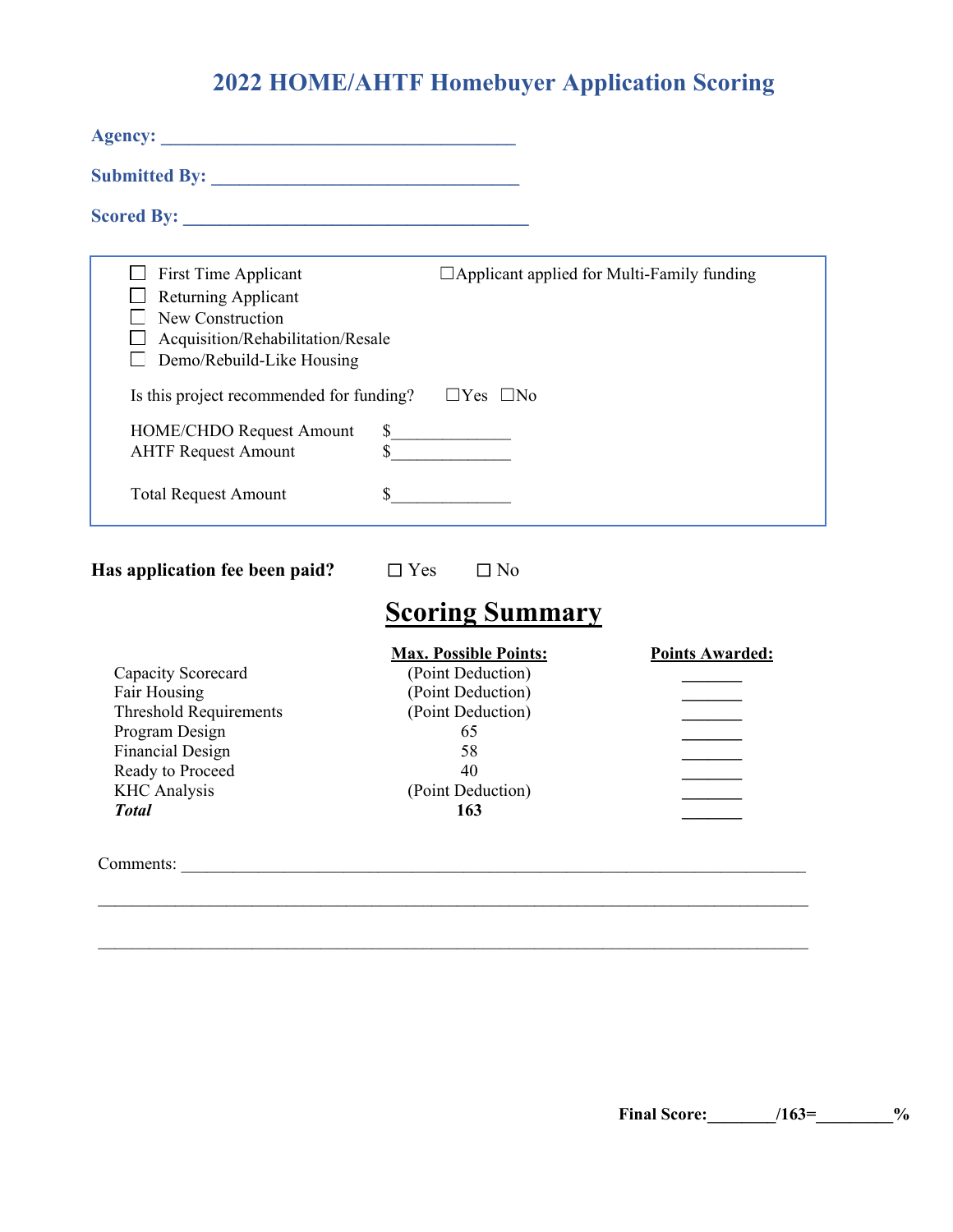## **2022 HOME/AHTF Homebuyer Application Checklist**

#### **Applicants must have the following attachments**:

- Summary of Sources and Uses Spreadsheet
- $\Box$  IRS 501 (c)(3) Determination Letter
- $\Box$  HOME Certifications and Assurances
- **EXTECR** Certifications and Assurances
- $\Box$  Kentucky State Clearinghouse Documents
- $\Box$  Current, executed KHC Inspections Memorandum of Agreement template.
- Additional Funding Sources Commitment Letters/ Supporting Documents
- $\Box$  Resume of ONE staff person working with program

#### **In addition to the documents listed above, CHDOs must submit at completed CHDO Application with all applicable supporting documentation.**

### **SECTION ONE: CAPACITY SCORECARD**

1. KHC Capacity Scorecard (deductions up to -10 pts. max)

**Total Point Deduction\_\_\_\_\_**

2. Fair Housing: Applicant described each impediment of fair housing that was selected (deductions up to -5 pts. max)

**Total Point Deduction\_\_\_\_\_**

### **SECTION TWO: THRESHOLD REQUIREMENTS**

1. Did the applicant meet all KHC Threshold Requirements? ☐Yes  $\Box$ No

2. If no, did the applicant provide sufficient explanation to be allowed to proceed with application?  $\Box$ Yes (-15 pts.) Application can proceed with Threshold Requirements failure deduction  $\square$ No Application is rejected

**Total Point Deduction\_\_\_\_\_**

### **SECTION THREE: PROGRAM DESIGN- 65 Max. Points**

(PD Question 1) Applicant described organizations experience with homebuyer projects (including rate of success with project completion and unit completion totals.) (10 pts. max)

- $\Box$  10 pts. Applicant has over 5 years demonstrated success administering a homebuyer program  $\Box$  7 pts. Applicant has 3 to 5 years demonstrated success administering a homebuyer program  $\square$  3 pts. Applicant has 1 to 3 years demonstrated success administering a homebuyer program
- $\Box$  0 pts. Applicant has less than 1 year demonstrated success administering a homebuyer program

(PD Question 2) Annual average homebuyer unit production within the past five years (5 pts. max)

- $\Box$  5 pts. 5-10+ average units
- $\Box$  3 pts. 3-5 average units
- $\Box$  1 pt. 0-3 average units

(PD Question 3-3a) Applicant described why they are targeting the specific population(s) that they have selected and how this population will be made aware of the program.

pts.  $(5 \text{ pts. max})$ 

 $\Box$  Complete CHDO Application packet with all applicable supporting documentation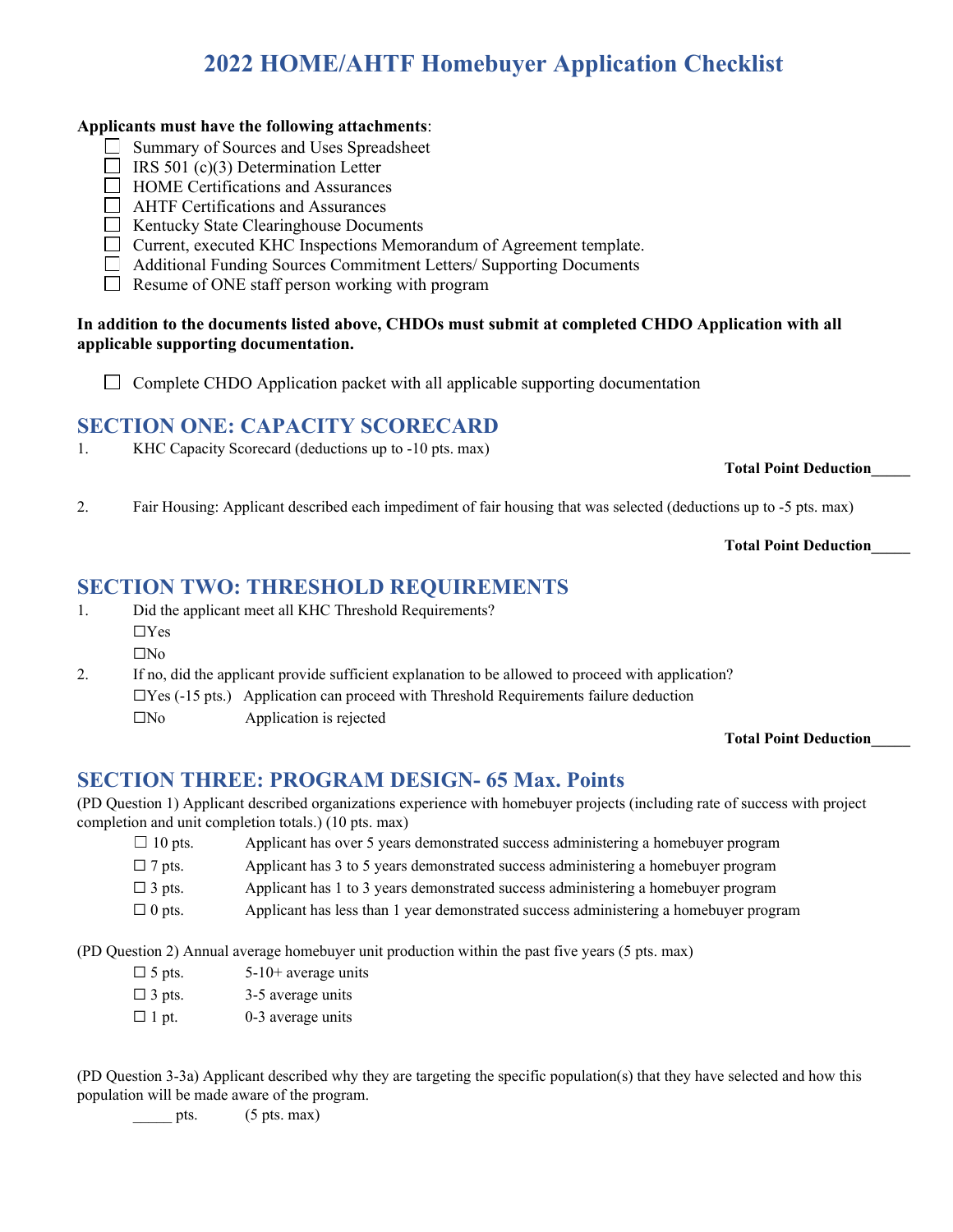(PD Question 4) Applicant described project, including information about the targeted geography and surrounding neighborhood, characteristics, and other relevant program information (5 pts. max)

| $\Box$ 5 pts. | Applicant described                              |
|---------------|--------------------------------------------------|
| $\Box$ 3 pts. | Applicant somewhat described                     |
| $\Box$ 0 pts. | Applicant's description lacked sufficient detail |

(PD Question 5) Number of units proposed with application (4 pts. max)

| $\Box$ 4 pts. | 10 or more units  |
|---------------|-------------------|
| $\Box$ 3 pts. | 7-9 units         |
| $\Box$ 2 pts. | 3-6 units         |
| $\Box$ 1 pt.  | Less than 3 units |

(PD Question 9) Percentage of units in a rural area(s) as designated by USDA Rural Development? **(Not Scored-for informational purposes only)**

(PD Question 10) Applicant requests both HOME and AHTF funding or is NOT eligible for KHC HOME funding. (3 pts. max)

| $\Box$ 3 pts. | Yes |
|---------------|-----|
| $\Box$ 0 pts. | No  |

(PD Question 11) Applicant described other partners who will be assisting with this project, and their relationship with the agency, including name of partnering agency, contact person, and how they will assist. (5 pts. max)

| $\Box$ 5 pts. | Applicant described                            |
|---------------|------------------------------------------------|
| $\Box$ 3 pts. | Applicant somewhat described                   |
| $\Box$ 0 pts. | Applicant description lacked sufficient detail |

(PD Question 12) Applicant identified additional funding streams for their homebuyer program (5 pts. max)

 $\square$  5 pts. Applicant identified additional funding streams

 $\Box$  0 pts. No additional funding streams identified

(PD Question 13) Applicant has documented commitment of additional funds from funding sources for their homebuyer program (5 pts. max)

| $\Box$ 5 pts. | 10% or more in additional funds                            |
|---------------|------------------------------------------------------------|
| $\Box$ 3 pts. | $5\%$ - 9.9% in additional funds                           |
| $\Box$ 1 pt.  | $1\%$ - 4.9% in additional funds                           |
| $\Box$ 0 pts. | Less than 1% OR no committed additional funding identified |

(PD Question 17) Applicant attached documentation of additional funds from non-KHC funding sources for their homebuyer program if applicable (5 pts)

 $\square$  5 pts Applicant attached documentation for non-KHC funding sources or did not have additional non-KHC funding sources

☐ 0 pts Applicant identified additional funds from non-KHC sources but did not include attachments

(PD Question 18) Applicant listed and describes relationships with mortgage lender(s) that homebuyers may utilize. (3 pts)

- $\square$  3 pts Applicant listed and described relationships with mortgage lender(s) that homebuyers may utilize
- $\Box$  0 pts Applicant did not list and describe or does not have a relationship with any mortgage lender(s)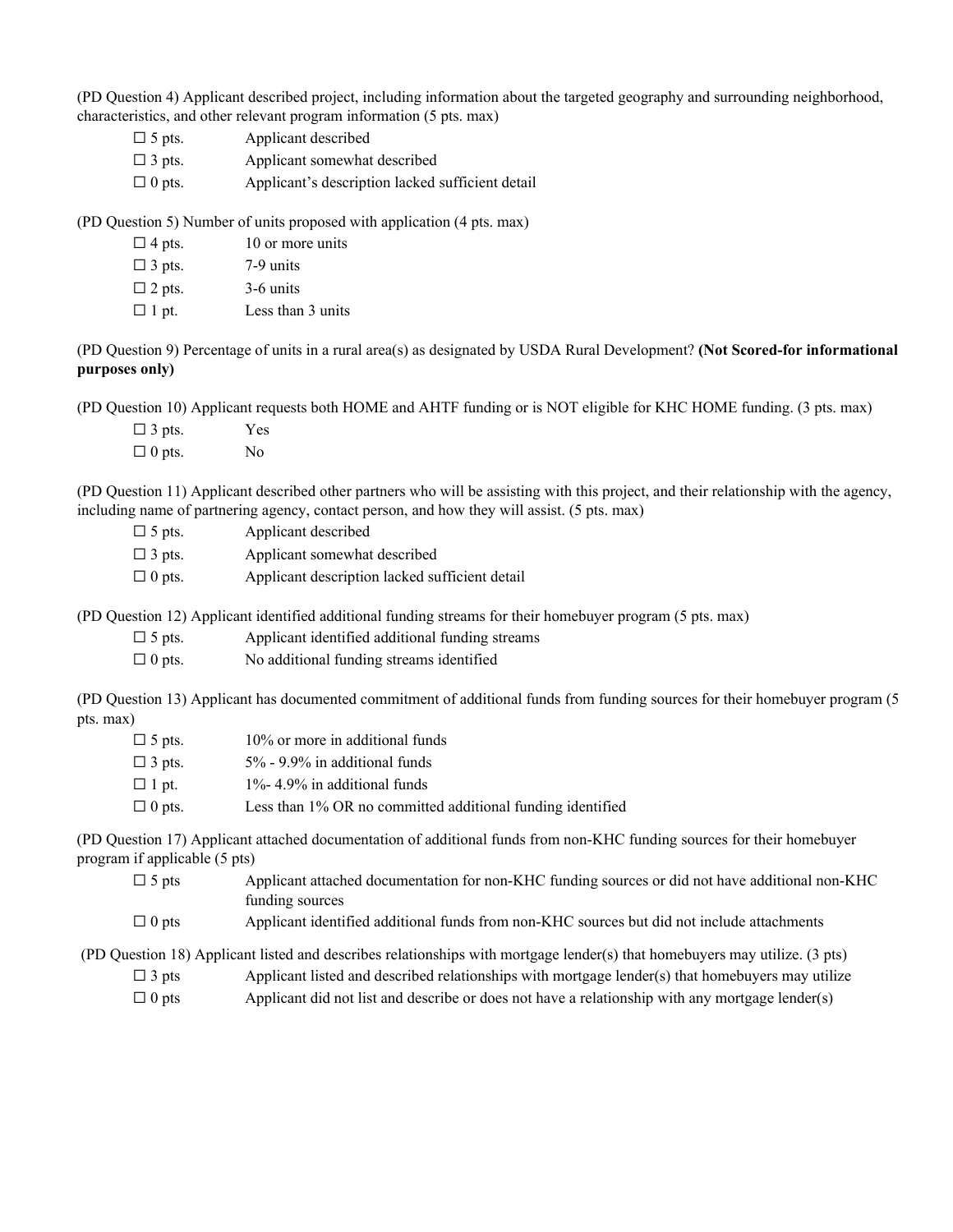(PD Question 19) Applicant described and explains in detail the counseling process for homebuyers including: what the counseling program instructs on (i.e., foreclosure prevention, credit, warranties, bankruptcy, maintenance responsibility and other important aspects); whether counseling is provided in-house or via a third-party administrator; number of hours required, if applicable; number of sessions required, if applicable; whether one-on-one or group counseling is provided, or a combination of both; If the program is HUD-certified or not, and any other applicable information (5 pts. max)

| $\Box$ 5 pts.   | Applicant described and explained            |
|-----------------|----------------------------------------------|
| $\Box$ 3 pts.   | Applicant somewhat described and explained   |
| $\Box$ 1 pt.    | Applicant did not describe or explain        |
| $\Box$ -10 pts. | Applicant does not have a counseling program |

(PD Question 20) Applicant described pre-construction conference process, including participants and topics discussed (5 pts. max)

| $\Box$ 5 pts. | Applicant described                              |
|---------------|--------------------------------------------------|
| $\Box$ 3 pts. | Applicant somewhat described                     |
| $\Box$ 0 pts. | Applicant's description lacked sufficient detail |

### **SECTION FOUR: FINANCIAL DESIGN- 58 Max. Points**

(Summary of Sources and Uses attachment) Applicant's Summary of Sources and Uses appears to be correct (30 pts. max)

| $\Box$ 30 pts. | Summary of Sources and Uses appeared correct; appears to be sufficient funds budgeted to undertake the                                              |
|----------------|-----------------------------------------------------------------------------------------------------------------------------------------------------|
|                | project                                                                                                                                             |
| $\Box$ 15 pts. | Summary of Sources and Uses contained minor errors or discrepancies; appears to be sufficient funds<br>budgeted to undertake the project            |
| $\Box$ 0 pts.  | Summary of Sources and Uses contained significant errors or discrepancies OR reveals there<br>may not be sufficient funds to undertake the project. |

(FD Question 2-2a-2b) Applicant uses KHC's imposed cap of \$40,000 on homebuyer direct assistance OR explained why there is a cap less than KHC's cap of \$40,000 (5 pts. max)

| $\Box$ 5 pts. | Applicant does not have a cap less than KHC OR gave adequate explanation of why a cap less than the<br>KHC imposed amount is implemented by the agency |
|---------------|--------------------------------------------------------------------------------------------------------------------------------------------------------|
| $\Box$ 3 pts. | Somewhat explained reason(s) for having a cap less than KHC's imposed amount of \$40,000 in                                                            |
|               | homebuyer direct assistance                                                                                                                            |
| $\Box$ 0 pts. | Applicant did not describe or explain                                                                                                                  |

(FD Question 3) Applicant describes procedures in place to ensure affordability if a unit needs more assistance than the maximum amount available (either KHC imposed or agency imposed) and has documented sources available. (5 pts. max)

| $\Box$ 5 pts. | Applicant described procedures and has documented resources available               |
|---------------|-------------------------------------------------------------------------------------|
| $\Box$ 3 pts. | Applicant somewhat described procedures                                             |
| $\Box$ 0 pts. | Applicant does not have procedures in place OR description lacked sufficient detail |

(FD Question 4) Applicant proposes to serve a diversity of household income ranges (3 pts. max)

| $\Box$ 3 pts. | Yes |
|---------------|-----|
| $\Box$ 0 pts. | No  |

(FD Question 5) Applicant describes their policy regarding need for subsidy/assistance, how credit worthiness is determined (5 pts. max)

| $\Box$ 5 pts. | Applicant described                                                |
|---------------|--------------------------------------------------------------------|
| $\Box$ 3 pts. | Applicant somewhat described                                       |
| $\Box$ 0 pts. | Applicant did not describe OR description lacked sufficient detail |

(FD Question 6) Applicant describes their policy regarding bankruptcies (5 pts. max)

| $\Box$ 5 pts. | Applicant described |
|---------------|---------------------|
|---------------|---------------------|

- $\Box$  3 pts. Applicant somewhat described
- $\Box$  0 pts. Applicant did not describe OR description lacked sufficient detail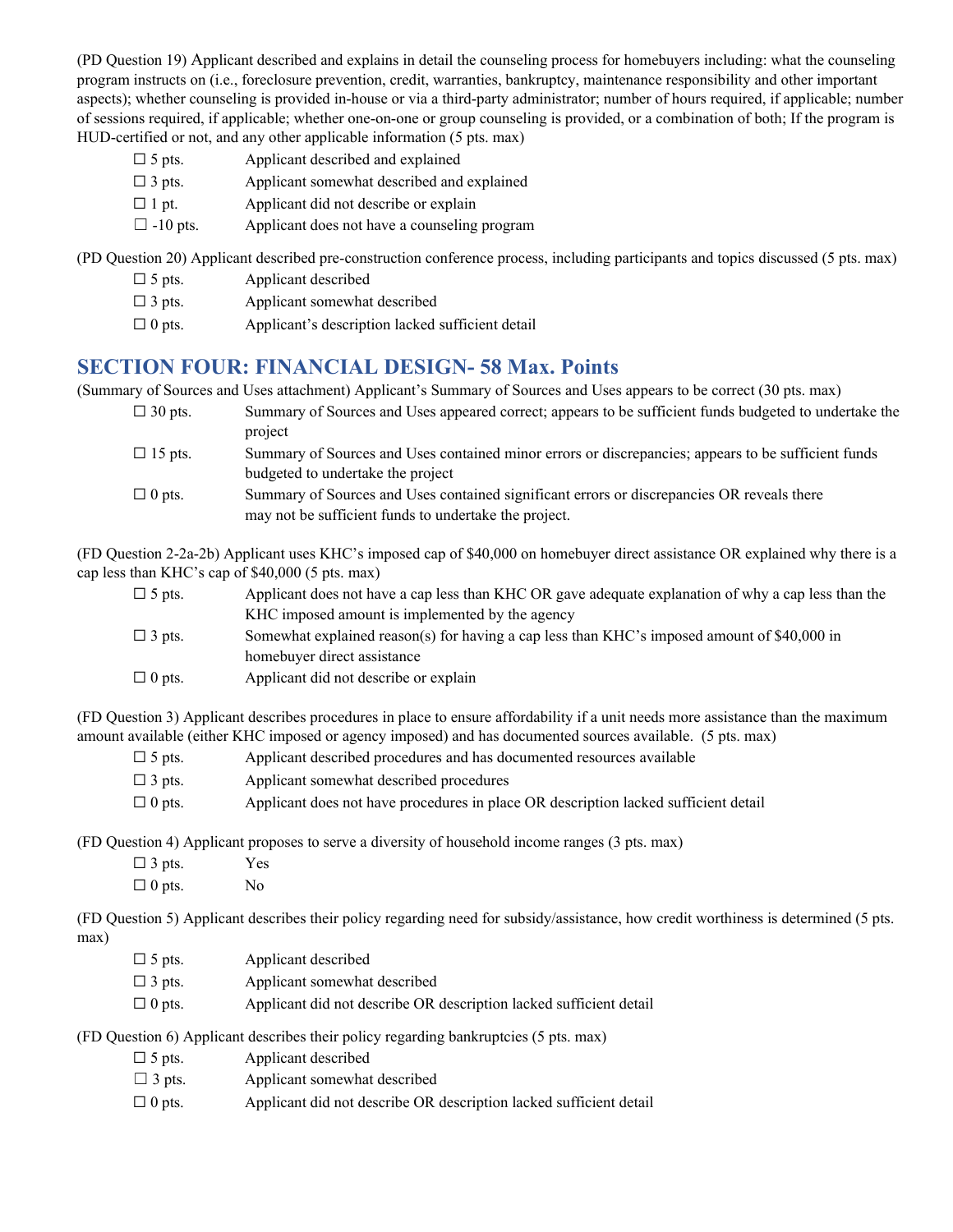(FD Question 7) Applicant describes how they are able to initiate the construction of the first unit and included plans for sustaining operations while waiting for reimbursement (5 pts. max)

| $\Box$ 5 pts. | Applicant described                                                |
|---------------|--------------------------------------------------------------------|
| $\Box$ 3 pts. | Applicant somewhat described                                       |
| $\Box$ 0 pts. | Applicant did not describe OR description lacked sufficient detail |

#### **SECTION FIVE: READY TO PROCEED- 40 Max. Points**

(RTP Question 1) Applicant describes site control status for the project, including control of land for development, purchased lots and/or units acquired for rehab. (5 pts. max)

| $\Box$ 5 pts. | Applicant has current site control for all of the units proposed                                           |
|---------------|------------------------------------------------------------------------------------------------------------|
| $\Box$ 3 pts. | Applicant has current site control for some of the units proposed                                          |
| $\Box$ 1 pt.  | Applicant does not have site control for any of the units proposed, but has identified target sites        |
| $\Box$ 0 pts. | Applicant does not have site control for any of the units proposed and has not yet identified target sites |

(RTP Question 2-2a) Applicant has an existing waiting list and describes the make-up of the list, including household incomeeligibility based on third-party verifications and credit-worthiness based on applicant's policies. (5 pts. max)

| $\Box$ 5 pts. | Applicant has an existing waiting list and described the make-up of the list                              |
|---------------|-----------------------------------------------------------------------------------------------------------|
| $\Box$ 3 pts. | Applicant has an existing waiting list and somewhat described the make-up of the list                     |
| $\Box$ 0 pts. | Applicant does not have an existing waiting list OR did not sufficiently describe the make-up of the list |

(RTP Question 2a) Applicant's existing waiting list has participants that have been income verified and deemed credit-worthy (5 pts. max)

| $\Box$ 5 pts | Persons on waiting list who are income verified and deemed credit-worthy equal the same as proposed |
|--------------|-----------------------------------------------------------------------------------------------------|
|              | number of units                                                                                     |
| $\Box$ 3 pts | Persons on waiting list who are income verified and deemed credit-worthy is less than the proposed  |
|              | number of units                                                                                     |
| $\Box$ 0 pts | No people on the waiting list who have been income verified and deemed credit worthy                |

(RTP Question 2b) If applicant does not have an existing waiting list, applicant explains when a waiting list will be started and how the applicant will find participants to add to the list. (3 pts. max)

| $\Box$ 3 pts. | Applicant has an existing waiting list OR described how they would implement a waiting list |
|---------------|---------------------------------------------------------------------------------------------|
| $\Box$ 0 pts. | Applicant did not adequately describe                                                       |

(RTP Question 3) Application describes marketing/outreach plan for the HOME/AHTF Single Family Homebuyer Production Program, including target audiences, strategies, and how eligible candidates will be identified. (5 pts. max)

| $\Box$ 5 pts. | Applicant described                                    |
|---------------|--------------------------------------------------------|
| $\Box$ 3 pts. | Applicant somewhat described                           |
| $\Box$ 3 pts. | Applicant did not describe OR lacked sufficient detail |

(RTP Question 4) Applicant has KHC-approved plans and specifications. (3 pts. max)

| $\Box$ 3 pts. | Yes (This includes acq/rehab/resale only projects) |
|---------------|----------------------------------------------------|
| $\Box$ 0 pts. | No                                                 |

(RTP Question 4a) Applicant has submitted plans and specifications to KHC which will be utilized for this project. Plans and specifications are included in the attachment section (2 pts. max)

| $\Box$ 2 pts. | Yes, OR has KHC approved plans (This includes acq/rehab/resale only projects) |
|---------------|-------------------------------------------------------------------------------|
| $\Box$ 0 pts. | No.                                                                           |